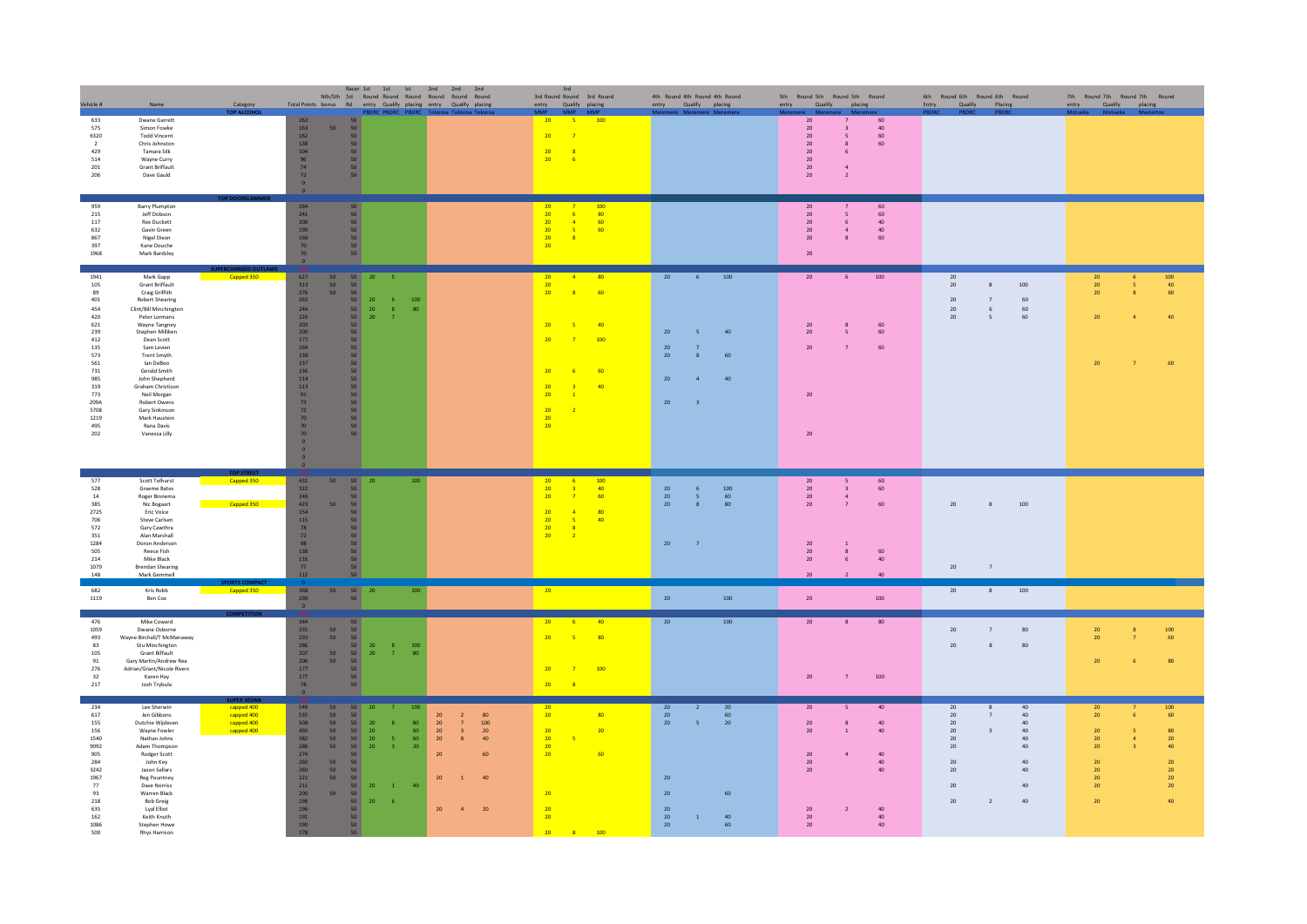| 72<br>108<br>$\overline{2}$<br>1132<br>800<br>$318\,$<br>340<br>123<br>461<br>168<br>460<br>600<br>220<br>$364\,$<br>1598<br>1970<br>302<br>567<br>3940<br>1325<br>976                                                                                                    | Justin Weir<br>Fraser Macarae<br>Ray Peterson<br>Max Turner<br>Mike Scholten<br>Simon Curran<br>Paul Hammond<br>Russell Lorimer<br>Des Briggs<br>Paul Georgantas<br>Tony Gera<br>Jim Carroll<br>Dave Levien<br>Paul Ramakers<br>Ricky Eastham<br>Dean Sivewright/Tim Hawke<br>Phil Hunter<br>Regan Curran<br>Jav Maka<br>Matt Gibbons<br><b>Ross Wood</b>                                                                                                                                                                                                                                                                     |                                                      | $173\,$<br>170<br>$161\,$<br>156<br>150<br>$\begin{array}{c} 150 \\ 150 \end{array}$<br>$\begin{array}{c} 150 \\ 141 \end{array}$<br>$\begin{array}{c} 138 \\ 134 \end{array}$<br>133<br>$131\,$<br>130<br>130<br>130<br>$\begin{array}{c} 130 \\ 117 \end{array}$<br>$\frac{116}{115}$ | $\frac{50}{50}$<br>50<br>50<br>50 <sub>2</sub><br>50<br>50 <sub>2</sub><br>50 <sub>2</sub><br>$\begin{array}{c} 50 \\ 50 \end{array}$<br>$\frac{50}{50}$<br>50<br>${\bf 50}$<br>50 <sub>2</sub><br>$\frac{50}{50}$<br>$\frac{50}{50}$<br>$\frac{50}{50}$                                                                                                                                                                                                                                                      | 20<br>20<br>20 <sup>°</sup>                               | ${\bf 20}$<br>${\bf 20}$<br>20 <sup>°</sup>                                                                 | 20<br>$-5$<br>20<br>$-6$                                                                                  | 40                                 | 20 <sub>2</sub><br>$\frac{20}{20}$                                                                                         | $\mathbf{1}$                                                                                                  |                                                                                          | $\begin{array}{c} 20 \\ 20 \\ 20 \end{array}$<br>20<br>20 <sub>2</sub><br>20<br>20<br>$20\degree$<br>20<br>$20\,$<br>20 <sup>°</sup> | 3 <sup>7</sup><br>$\mathbf{R}$<br>$\overline{a}$         | 100<br>$40\,$<br>40<br>20 <sub>2</sub>         | $20\,$<br>20<br>$20\,$<br>$20\,$<br>20<br>$20\,$<br>$20\,$<br>$20\,$<br>${\bf 20}$<br>$20\,$<br>$20\,$<br>$20\,$<br>20<br>20 | 6<br>$\overline{\mathbf{3}}$<br>$\overline{7}$                  | $40\,$<br>40<br>40<br>40<br>$40\,$<br>40<br>${\bf 40}$<br>$40\,$<br>$40\,$<br>40<br>40<br>40<br>$40\,$<br>40 | 20<br>20<br>$20\,$<br>20<br>20 | $\,$ 1 $\,$<br>$\sf 6$<br>5 | $40\,$<br>$40\,$<br>$40\,$<br>40<br>$40\,$          | 20                                                                          | $\mathbf{2}$                                                 | $20\,$                                  |
|---------------------------------------------------------------------------------------------------------------------------------------------------------------------------------------------------------------------------------------------------------------------------|-------------------------------------------------------------------------------------------------------------------------------------------------------------------------------------------------------------------------------------------------------------------------------------------------------------------------------------------------------------------------------------------------------------------------------------------------------------------------------------------------------------------------------------------------------------------------------------------------------------------------------|------------------------------------------------------|-----------------------------------------------------------------------------------------------------------------------------------------------------------------------------------------------------------------------------------------------------------------------------------------|---------------------------------------------------------------------------------------------------------------------------------------------------------------------------------------------------------------------------------------------------------------------------------------------------------------------------------------------------------------------------------------------------------------------------------------------------------------------------------------------------------------|-----------------------------------------------------------|-------------------------------------------------------------------------------------------------------------|-----------------------------------------------------------------------------------------------------------|------------------------------------|----------------------------------------------------------------------------------------------------------------------------|---------------------------------------------------------------------------------------------------------------|------------------------------------------------------------------------------------------|--------------------------------------------------------------------------------------------------------------------------------------|----------------------------------------------------------|------------------------------------------------|------------------------------------------------------------------------------------------------------------------------------|-----------------------------------------------------------------|--------------------------------------------------------------------------------------------------------------|--------------------------------|-----------------------------|-----------------------------------------------------|-----------------------------------------------------------------------------|--------------------------------------------------------------|-----------------------------------------|
| 382<br>540<br>252<br>812<br>255<br>243<br>1498<br>2651<br>929<br>714<br>591<br>765<br>103<br>$360\,$<br>966<br>97                                                                                                                                                         | Mike Wilson<br>John Hooper<br>Shane Williams<br>lan Harvey<br>Dan Harison<br>Mark Hudson<br>Matt Kriletich<br>Steve Dunne<br>Mathew Patmore<br><b>Phil Hirst</b><br>lain Clegg<br>Chris Daley<br>R Armstrong<br>D Tyson<br>Kurt Goodin<br><b>Tony Richardson</b>                                                                                                                                                                                                                                                                                                                                                              |                                                      | $114\,$<br>$110\,$<br>$110\,$<br>$110\,$<br>$110\,$<br>110<br>110<br>$\begin{array}{c} 110 \\ 110 \end{array}$<br>$\begin{array}{c} 110 \\ 110 \end{array}$<br>$110\,$<br>110<br>110<br>$\begin{array}{c} 97 \\ 94 \end{array}$                                                         | $\frac{50}{50}$<br>50 <sub>2</sub><br>$\frac{50}{50}$<br>$\frac{50}{50}$<br>50<br>50<br>50<br>50<br>50<br>50 <sub>2</sub><br>50 <sub>2</sub><br>$\frac{50}{50}$                                                                                                                                                                                                                                                                                                                                               |                                                           | $\,$ 4 $\,$<br>${\bf 20}$                                                                                   |                                                                                                           |                                    | $\frac{20}{20}$<br>20 <sup>°</sup>                                                                                         | $\overline{z}$                                                                                                | $\frac{40}{40}$<br>$\frac{1}{20}$                                                        |                                                                                                                                      |                                                          |                                                | $20\,$<br>${\bf 20}$<br>$20\,$<br>$20\,$<br>20 <sub>2</sub><br>20<br>$20\,$<br>$20\,$                                        |                                                                 | $40\,$<br>$40\,$<br>$40\,$<br>40<br>$40\,$<br>$40\,$<br>$40\,$<br>40                                         | 20<br>20<br>$20\,$<br>$20\,$   | $\overline{a}$              | 40<br>40<br>$\begin{array}{c} 40 \\ 40 \end{array}$ |                                                                             |                                                              |                                         |
| 935<br>596<br>157<br>716<br>$317\,$<br>901<br>451<br>1295<br>975<br>518<br>213<br>1661<br>$517\,$<br>459<br>656<br>1801<br>1359<br>997<br>1786<br>804<br>1255<br>$\frac{291}{73}$<br>795<br>497<br>190<br>$310\,$<br>22<br>654<br>665<br>786<br>1044<br>805<br>610<br>715 | Craig Smith<br>Clifford Whiting<br>Hamish MacDonald<br>Russell Lowe<br>Shane Craig<br>Steve Pugh<br>Shaun Mather<br>Robert Ihle<br>Tim Lacey<br>Steve McKay<br>Blair Cole<br><b>Rob Dalley</b><br>Eddie Trybula<br><b>Brian Hughes</b><br>Dean Williams<br>Shane Eastham<br>Scott Coffin<br>Donn Smyth<br>Aaron Thomas<br>Shona Mendoza<br>Matt Crooks<br>J Connors<br>Mike Carlton<br>Darren Riches<br><b>Trevor Hughes</b><br>Karl Haustein<br><b>Bob George</b><br>Zachary & Hunter Grant-Miles<br>Andrew Moffitt<br>Cameron Fisk<br>Azhar Bhamji<br><b>Brendon Nguyen</b><br>Sean Gourdie<br>Dave Thelin<br>Ross Thompson |                                                      | 92<br>90<br>90<br>90<br>90<br>90<br>77<br>76<br>$\frac{74}{73}$<br>$\frac{72}{70}$<br>70<br>$\frac{70}{70}$<br>$\frac{70}{70}$<br>70<br>70<br>70<br>70<br>70<br>70<br>70<br>70<br>70<br>70<br>70<br>70<br>70<br>50<br>50<br>50<br>50                                                    | 50<br>50<br>50<br>50<br>50<br>50 <sub>2</sub><br>50 <sub>2</sub><br>$\frac{50}{50}$<br>$\frac{50}{50}$<br>$\begin{array}{c} 50 \\ 50 \\ 50 \end{array}$<br>50 <sub>2</sub><br>50 <sub>2</sub><br>$\frac{50}{50}$<br>$\begin{array}{c} 50 \\ 50 \end{array}$<br>$\begin{array}{c} 50 \\ 50 \\ 50 \end{array}$<br>50 <sub>2</sub><br>50 <sub>2</sub><br>$\frac{50}{50}$<br>$\begin{array}{c} 50 \\ 50 \end{array}$<br>$\begin{array}{c} 50 \\ 50 \\ 50 \end{array}$<br>50 <sub>2</sub><br>50 <sub>2</sub><br>50 | $\begin{array}{c} 20 \\ 20 \\ 20 \\ 20 \\ 20 \end{array}$ | $\begin{array}{c} 20 \\ 20 \\ 20 \\ 20 \end{array}$<br>$\overline{2}$                                       | 20<br>20                                                                                                  | 20                                 | $\begin{array}{r} 20 \\ 20 \\ 20 \end{array}$<br>$\begin{array}{c}\n 20 \\ 20 \\ \hline\n 20 \\ \hline\n 20\n \end{array}$ | $\epsilon$<br>$\overline{4}$<br>3 <sup>°</sup><br>$\overline{2}$                                              | $20\phantom{.0}$<br>20                                                                   | $20\,$<br>20<br>$20\,$<br>$\begin{array}{c} 20 \\ 20 \\ 20 \\ 20 \\ 20 \end{array}$                                                  | $-7$                                                     |                                                |                                                                                                                              |                                                                 |                                                                                                              |                                |                             |                                                     | $\frac{20}{20}$<br>20                                                       | $\,$ 8<br>$\mathbf 1$                                        | $\frac{60}{40}$<br>20                   |
| 444<br>307<br>722<br>1500<br>385A<br>818<br>585<br>$711\,$<br>468<br>969<br>149<br>338<br>8889<br>157<br>8<br>621<br>442<br>642                                                                                                                                           | Paul/Ben McLeod<br>Cory Silk<br>Tony Latta<br>Andrew Neiman<br>Gary Bogaart<br>Preston Brunell<br>Shane Windley<br>Chris O'Connor<br><b>Brin Hayes</b><br><b>Bruce Riddick</b><br>Wayne Stirling<br>Jonathan Gregson<br>Jason Dolores<br>Rex Bishop<br>Gerry Rose<br>Wayne Tangley<br><b>Baylee Goddard</b><br>Erin Keys                                                                                                                                                                                                                                                                                                      | Capped 400<br>Capped 400<br>Capped 400               | 694<br>631<br>$\frac{474}{397}$<br>241<br>$219\,$<br>$200\,$<br>156<br>137<br>$118\,$<br>$117\,$<br>115<br>$114\,$<br>$113\,$<br>96<br>$\frac{70}{70}$<br>53                                                                                                                            | $\begin{array}{c} 50 \\ 50 \end{array}$<br>50<br>50 <sub>2</sub><br>$\frac{50}{50}$<br>$\begin{array}{c} 50 \\ 50 \\ 50 \end{array}$<br>50<br>50<br>50 <sub>2</sub><br>50 <sub>2</sub><br>50 <sub>2</sub><br>50 <sub>2</sub><br>50<br>$50^{\circ}$<br>$\frac{50}{50}$<br>50 <sub>2</sub><br>50                                                                                                                                                                                                                | 20<br>20                                                  | 8<br>100<br>$\overline{z}$                                                                                  | 20<br>$\frac{8}{5}$<br>20 <sub>2</sub><br>$20\,$<br>$\,$ 6<br>$20\,$<br>$\frac{4}{7}$<br>$20\,$<br>$20\,$ | $\frac{100}{40}$<br>80<br>40<br>60 | $\begin{array}{c} 20 \\ 20 \\ 20 \\ 20 \end{array}$<br>$\frac{20}{20}$<br>20 <sub>2</sub><br>20<br>20 <sup>°</sup>         | $\overline{\mathbf{3}}$<br>$\overline{1}$<br>$\overline{4}$<br>$\sqrt{2}$<br>8 <sup>°</sup><br>6 <sup>1</sup> | $\begin{array}{c} 100 \\ 80 \\ 40 \\ 60 \end{array}$<br>20<br>20<br>40<br>$\frac{20}{ }$ | 20<br>20 <sup>°</sup><br>$\frac{20}{20}$                                                                                             | $\overline{7}$<br>$\,$ 6 $\,$<br>$\overline{\mathbf{s}}$ | 60<br>100<br>60<br>80 <sup>°</sup>             | $\frac{20}{20}$<br>20<br>20<br>20<br>50                                                                                      | $\mathbf{8}$<br>6<br>$\overline{\phantom{a}}$<br>$\overline{a}$ | 60<br>60<br>60<br>$\frac{40}{40}$                                                                            | 20<br>20<br>20<br>20<br>20     |                             | 40<br>$40\,$<br>$40\,$<br>$40\,$<br>40              | 20<br>20 <sub>2</sub><br>$\frac{20}{20}$<br>$20\,$<br>$\overline{20}$<br>20 | 8<br>5<br>$\overline{4}$<br>$\overline{z}$<br>$\overline{3}$ | 80<br>60<br>100<br>40<br>60<br>40<br>40 |
| 145<br>166<br>5000<br>452                                                                                                                                                                                                                                                 | Colin Johnson<br>Jock van Niekerk<br>Darryl Benson<br>Michael Trainor                                                                                                                                                                                                                                                                                                                                                                                                                                                                                                                                                         | Capped 400<br>Capped 400<br>Capped 400<br>Capped 400 | 637<br>543<br>525<br>443                                                                                                                                                                                                                                                                |                                                                                                                                                                                                                                                                                                                                                                                                                                                                                                               |                                                           | $\begin{array}{cccccc} 50 & 50 & 20 & 6 & 60 \\ 50 & 50 & 20 & 5 & 60 \\ 50 & 50 & 20 & 7 & 80 \end{array}$ | $\frac{20}{20}$<br>$\overline{7}$<br>20<br>$\overline{\mathbf{s}}$                                        | $\frac{60}{80}$<br>40 <sup>°</sup> | 20 <sub>2</sub><br>$\begin{array}{ c } \hline 20 \\ \hline 20 \\ \hline \end{array}$                                       | -7<br>$\frac{5}{4}$                                                                                           | 60<br>$\frac{60}{40}$                                                                    | 20<br>20<br>20                                                                                                                       | $\overline{2}$<br>$\,$ 8 $\,$                            | $\begin{array}{c} 40 \\ 60 \end{array}$<br>100 | 20<br>20<br>20                                                                                                               | 6<br>7 <sup>7</sup>                                             | $\begin{array}{c} 60 \\ 80 \\ 80 \end{array}$                                                                | 20<br>20                       |                             | 40<br>40                                            | 20<br>20 <sup>°</sup><br>${\bf 20}$<br>20                                   |                                                              | 40<br>40<br>80<br>20                    |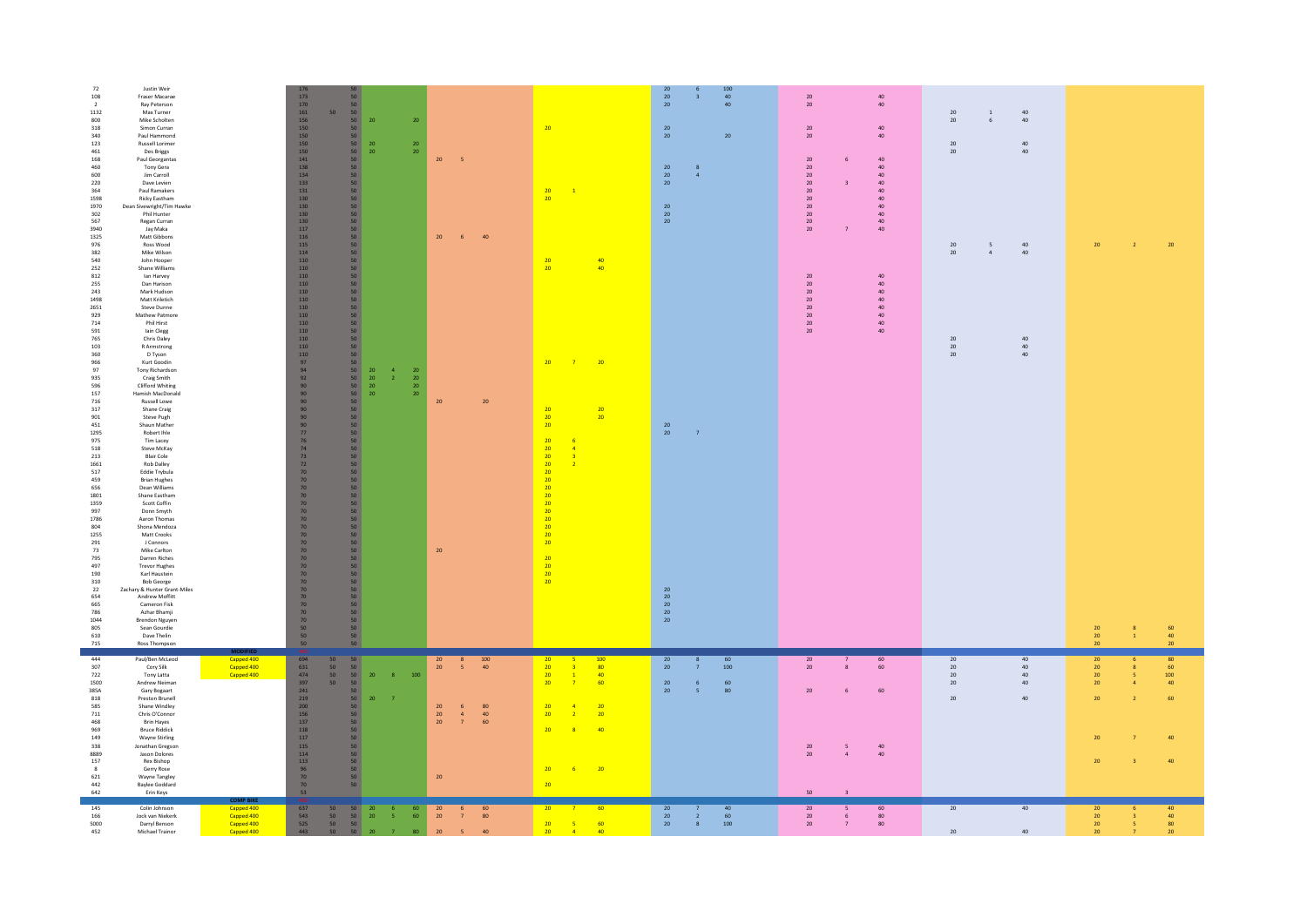| 154<br>Jackson Wilton<br>1339<br><b>Troy Appleton</b><br>228<br>Steve van Pelt<br>12<br>Mish Foxley<br>Karl Dykes<br>86<br>94<br>Mark James<br>98<br>Cameron Dykes<br>82<br>Martin Wilson<br>622<br>Jeff Godden<br>775<br>Chris Nixon<br>36<br>Connor Easton<br>63<br>Anton Foley/Jackson Wilton                                                                                                                                                                                                                                                                                                                                                                                                                                                                                                                                                                                                                          | 100<br>20<br>$\bf 8$<br>389<br>328<br>$\frac{50}{50}$<br>$\begin{array}{c} 50 \\ 50 \end{array}$<br>$\frac{20}{20}$<br>$\overline{2}$<br>$40\,$<br>$\overline{4}$<br>40<br>$\begin{array}{c} 50 \\ 50 \end{array}$<br>20<br>$\overline{4}$<br>40<br>$\frac{265}{238}$<br>20<br>100<br>8<br>218<br>50<br>178<br>50 <sub>2</sub><br>20<br>113<br>50<br>$\overline{\mathbf{3}}$<br>40<br>$112\,$<br>$50\,$<br>$111\,$<br>50<br>20<br>$\mathbf{1}$<br>40<br>94<br>50<br>70<br>50                                                                                                                                                                                                                                                                                                                                                                                                                                                                                                                                                                                                                                                                                                                                           | 20<br>80<br>20<br>20 <sup>°</sup><br>40<br>20<br>40 <sup>°</sup><br>$\overline{\mathbf{3}}$<br>$\overline{\mathbf{3}}$<br>20 <sup>°</sup><br>40<br>20 <sup>°</sup><br>40 <sup>°</sup><br>$\overline{1}$<br>$\blacksquare$<br>20 <sup>°</sup><br>100<br>20<br>$-6$<br>5 <sup>1</sup><br>20<br>$\overline{4}$<br>60<br>20<br>$\overline{2}$<br>40<br>20                                                                                                                                                                                                                     | $20\,$<br>40<br>60<br>20<br>$\overline{4}$                                                                                                                                                                                                                                                                                                                                                                                                                                                                                                                                                                                    | $20\,$<br>20 <sup>°</sup><br>$20\,$<br>$20\,$<br>40<br>20<br>20<br>100<br>20 <sup>°</sup><br>$20\,$<br>$\overline{4}$                                                                                                                                                                                            |
|---------------------------------------------------------------------------------------------------------------------------------------------------------------------------------------------------------------------------------------------------------------------------------------------------------------------------------------------------------------------------------------------------------------------------------------------------------------------------------------------------------------------------------------------------------------------------------------------------------------------------------------------------------------------------------------------------------------------------------------------------------------------------------------------------------------------------------------------------------------------------------------------------------------------------|------------------------------------------------------------------------------------------------------------------------------------------------------------------------------------------------------------------------------------------------------------------------------------------------------------------------------------------------------------------------------------------------------------------------------------------------------------------------------------------------------------------------------------------------------------------------------------------------------------------------------------------------------------------------------------------------------------------------------------------------------------------------------------------------------------------------------------------------------------------------------------------------------------------------------------------------------------------------------------------------------------------------------------------------------------------------------------------------------------------------------------------------------------------------------------------------------------------------|---------------------------------------------------------------------------------------------------------------------------------------------------------------------------------------------------------------------------------------------------------------------------------------------------------------------------------------------------------------------------------------------------------------------------------------------------------------------------------------------------------------------------------------------------------------------------|-------------------------------------------------------------------------------------------------------------------------------------------------------------------------------------------------------------------------------------------------------------------------------------------------------------------------------------------------------------------------------------------------------------------------------------------------------------------------------------------------------------------------------------------------------------------------------------------------------------------------------|------------------------------------------------------------------------------------------------------------------------------------------------------------------------------------------------------------------------------------------------------------------------------------------------------------------|
| 122<br>Phil Love<br>Capped 400<br>370<br>Capped 400<br>Kevin Foothead<br>Capped 400<br>79<br>Donovan Wood<br>$21\,$<br>Simon Banks<br>38<br>Geoff Bond<br>329<br>Bryan Sweetman<br>611<br>Mark Hitchman<br>366<br>Jody Burgess<br>228<br>Steve Van Pelt<br>661<br><b>Shelley Burgess</b><br>131<br>Jim Wells                                                                                                                                                                                                                                                                                                                                                                                                                                                                                                                                                                                                              | $\frac{675}{532}$<br>50<br>$\begin{array}{c} 50 \\ 50 \end{array}$<br>$\begin{array}{c} 20 \\ 20 \\ 20 \end{array}$<br>$\begin{array}{c} 100 \\ 60 \\ 80 \end{array}$<br>50<br>6<br>50<br>496<br>50 <sub>1</sub><br>20<br>100<br>$\sim$<br>286<br>50<br>244<br>50 <sub>2</sub><br>143<br>50<br>50 <sub>2</sub><br>117<br>50 <sub>2</sub><br>112<br>50 <sub>2</sub><br>112<br>50<br>$111$<br>50<br>50<br>71                                                                                                                                                                                                                                                                                                                                                                                                                                                                                                                                                                                                                                                                                                                                                                                                             | $\frac{20}{20}$<br>$\begin{array}{c} 80 \\ 60 \end{array}$<br>20<br>80<br>20 <sup>°</sup><br>60<br>$-6$<br>60<br>20<br>$\overline{4}$<br>20<br>100<br>$\overline{\mathbf{8}}$<br>$20\,$<br>60<br>$\bf{8}$<br>20<br>40<br>20<br>20 <sup>°</sup><br>40<br>$\overline{1}$                                                                                                                                                                                                                                                                                                    | 40<br>20<br>20<br>60<br>8<br>40<br>20 <sub>2</sub><br>$\overline{\phantom{a}}$<br>20<br>$\mathbf{R}$<br>80<br>$20\,$<br>$80\,$<br>$\epsilon$<br>$40\,$<br>$20\,$<br>20<br>40<br>$\overline{2}$<br>20<br>$\overline{1}$                                                                                                                                                                                                                                                                                                                                                                                                        | $\frac{20}{20}$<br>60<br>80<br>$20\,$<br>60<br>$20\,$                                                                                                                                                                                                                                                            |
| MODIFIED BIKE<br>46<br>Tony Gray<br>Capped 400<br>438<br>Shannon Askew<br>Capped 400<br>145<br>Colin Johnson<br>Capped 400<br>740<br>Alan Thoresen<br>Capped 400<br>Capped 400<br>112<br>Cole Scammell<br>Capped 400<br>Anton Foley<br>35<br>Capped 400<br>Dean Piper<br>300<br>166<br>Jock van Niekerk<br>611<br>Mark Hitchman<br>154<br>Jackson Wilton<br>228<br>Steve van Pelt<br>$111\,$<br>Alex Paterson<br>878<br>Geoff Shaw<br>584<br>Martin Kjar<br>94<br>Mark James<br>47<br>Warren Wilson<br>122<br>Phil Love<br>Ross Donaldson<br>848<br>614<br>Corey Turnbull<br>153<br>Shannon Webb<br>999<br><b>Bret Nicol</b><br>622<br>Jeff Godden<br>367<br><b>Jody Burgess</b><br>51<br>Ian Millward<br>1239<br>G Sorenson<br>44<br>Leeanne Millward<br>190<br>K Moss<br>98<br>Cameron Dykes<br>88<br>Spike Lauria<br>5030<br>Mal Bain                                                                                  | 605<br>50<br>50<br>20<br>60<br>575<br>528<br>$50\,$<br>$50\,$<br>20<br>${\bf 80}$<br>${\bf 20}$<br>20<br>$\overline{7}$<br>$\overline{7}$<br>50 <sub>2</sub><br>50<br>20<br>40<br>${\bf 20}$<br>$\overline{2}$<br>40<br>512<br>50<br>50 <sub>2</sub><br>20<br>20<br>$\overline{\phantom{0}}$<br>435<br>50<br>50 <sub>2</sub><br>${\bf 20}$<br>100<br>432<br>20<br>$\frac{50}{50}$<br>100<br>50<br>420<br>50 <sup>°</sup><br>20<br>60<br>50<br>389<br>20<br>20<br>50<br>20<br>20<br>6<br>50<br>387<br>50<br>${\bf 20}$<br>20<br>-6<br>20<br>$\,$ $\,$ $\,$<br>80<br>50<br>$20\,$<br>384<br>50<br>$\mathbf{A}$<br>40<br>50<br>353<br>50<br>${\bf 20}$<br>${\bf 20}$<br>$\overline{2}$<br>190<br>50<br>$20\,$<br>60<br>170<br>50<br>153<br>50<br>$20\,$<br>$\overline{\mathbf{3}}$<br>20<br>137<br>50<br>135<br>$\frac{20}{20}$<br>50<br>$\overline{4}$<br>40<br>50 <sup>°</sup><br>120<br>50<br>98<br>$\begin{array}{c} 50 \\ 50 \end{array}$<br>20<br>$-5$<br>20<br>95<br>95<br>50 <sub>2</sub><br>91<br>50 <sub>2</sub><br>50 <sub>2</sub><br>90<br>90<br>50 <sub>2</sub><br>$\begin{array}{c} 50 \\ 50 \end{array}$<br>90<br>77<br>50 <sup>°</sup><br>72<br>50<br>70<br>50<br>70<br>70<br>50<br>40<br>20 <sub>1</sub> | 20<br>$20\phantom{.0}$<br>20<br>80<br>20<br>40<br>$20\,$<br>40<br>$\overline{1}$<br>20<br>60<br>$20\,$<br>40<br>20<br>$-6$<br>60<br>20<br>$20\,$<br>6<br>20<br>20<br>$20\,$<br>20 <sub>2</sub><br>$\overline{4}$<br>20<br>80<br>20<br>$\mathbf{1}$<br>20<br>$\overline{7}$<br>20<br>20<br>5<br>20<br>60<br>$\frac{20}{20}$<br>20<br>20<br>20<br>40<br>20<br>100<br>20<br>40<br>$20\,$<br>20<br>$\overline{\mathbf{3}}$<br>20 <sup>°</sup><br>40 <sup>°</sup><br>${\bf 20}$<br>40<br>20<br>5 <sup>1</sup><br>20<br>20<br>$\mathbf{R}$<br>20<br>20<br>$\frac{20}{20}$<br>20 | 20<br>$60\,$<br>20<br>60<br>8<br>$20\,$<br>$60\,$<br>20<br>$\overline{2}$<br>$40\,$<br>$\overline{\mathbf{3}}$<br>$20\,$<br>20<br>20<br>$20\,$<br>$20\,$<br>60<br>20<br>60<br>$\overline{\phantom{a}}$<br>$\overline{\mathbf{3}}$<br>60<br>$20\,$<br>20<br>20<br>8<br>20 <sup>°</sup><br>20<br>$\mathbf{A}$<br>20<br>40<br>6<br>40<br>20<br>20<br>40<br>$20\,$<br>60<br>$\sqrt{4}$<br>20<br>$20\,$<br>$40\,$<br>$20\,$<br>20<br>$\overline{2}$<br>20<br>20<br><sup>1</sup><br>20<br>$\overline{\phantom{a}}$<br>20<br>$20\,$<br>$20\,$<br>$\mathbf{1}$<br>20<br>$\overline{7}$<br>20<br>$20\,$                                | 20<br>80<br>${\bf 20}$<br>20 <sub>2</sub><br>${\bf 20}$<br>60<br>$20\,$<br>40<br>$\overline{7}$<br>20<br>100<br>$\frac{20}{20}$<br>40<br>$\overline{\mathbf{3}}$<br>$20\,$<br>20 <sup>°</sup><br>${\bf 20}$<br>$\overline{a}$<br>${\bf 20}$<br>20 <sup>°</sup><br>20<br>20<br>$\overline{2}$<br>$20\,$<br>$20\,$ |
| 1154<br><b>Tracey Moffat</b><br>112<br><b>Grant Emett</b><br>Damon Grant<br>362<br>597<br>Alan Smith<br>1990<br>Glen Collins<br>1212<br>Matt Kingi<br>218<br>Frank Syben<br>299<br>Chris Sherwin<br>710<br>Elliot Hanson<br>Karl Flintoff<br>2123<br>Ron Van der Meent<br>279<br>Kirin Hodges<br>613<br>927<br>lan Prisk<br>Alec Diver<br>934<br>1969<br>Matt Kingi<br>736<br>Aaron Parris<br>106<br>Morgan Bothwell<br>662<br>Pete Fink<br><b>Barry Rensford</b><br>3338<br>572<br>Jared Donald<br>Michael Crook<br>3316<br>Dave Sharpe<br>3307<br>5008<br>Paul Berridge<br>297<br>S Witton<br>62<br>A Blanken<br>960<br>J Healy<br>528<br>K Lord<br>612<br>D Berg<br>604<br>G Gidley<br>72<br>C Zervos<br>1830<br>R Ford<br>619<br>M Adam<br>654<br>M Henham<br>622<br>R Mansell<br>1001<br>I Paki<br>440<br>Kyle Levien<br>544<br>Nicole Rivers<br>704<br>Cody Mitchels<br>Kane Stow<br>25<br>520<br><b>Ricky Russ</b> | 369<br>50<br>50<br>20<br>349<br>349<br>50<br>50<br>20<br>$\overline{2}$<br>50<br>50<br>346<br>50<br>50 <sup>1</sup><br>20<br>20<br>$\overline{2}$<br>340<br>50<br>50<br>$\frac{20}{20}$<br>40<br>333<br>50<br>50<br>$\overline{3}$<br>40<br>50 <sub>2</sub><br>325<br>50 <sub>2</sub><br>${\bf 20}$<br>281<br>50<br>20<br>$-6$<br>${\bf 20}$<br>243<br>50 <sub>2</sub><br>50 <sub>2</sub><br>200<br>50<br>$\begin{array}{c} 198 \\ 193 \end{array}$<br>$\frac{20}{20}$<br>20<br>50<br>$\,$ $\,$<br>20<br>50<br>180<br>50<br>$175\,$<br>$\frac{50}{50}$<br>20<br>5<br>40<br>160<br>50<br>20<br>40 <sup>°</sup><br>150<br>$50\,$<br>$20\,$<br>80<br>50 <sub>1</sub><br>150<br>20<br>${\bf 20}$<br>140<br>50<br>50 <sub>2</sub><br>130<br>50 <sub>2</sub><br>130<br>50<br>20<br>$\overline{111}$<br>50<br>50<br>110<br>110<br>50<br>110<br>50<br>$\begin{array}{c} 50 \\ 50 \end{array}$<br>110<br>110<br>110<br>50<br>50<br>110<br>$\begin{array}{c} 50 \\ 50 \end{array}$<br>110<br>110<br>50 <sup>°</sup><br>110<br>$\frac{50}{50}$<br>110<br>110<br>${\bf 50}$<br>$110\,$<br>50<br>110<br>$98\,$<br>50<br>95<br>50 <sub>2</sub><br>90<br>50<br>20<br>20<br>90<br>50<br>50                                             | $20\,$<br>$20\,$<br>20<br>$\begin{array}{r} 20 \\ 20 \\ 20 \end{array}$<br>40<br>20 <sup>°</sup><br>40<br>$\overline{7}$<br>80<br>$-6$<br>$\frac{1}{2}$<br>20<br>$\overline{20}$<br>20<br>20<br>20<br>20<br>5 <sup>1</sup><br>20<br>20<br>$\overline{3}$<br>$20\,$<br>20<br>60<br>$20\,$<br>100<br>20<br>20 <sup>°</sup><br>20<br>8<br>80 <sup>°</sup><br>20 <sub>2</sub><br>$\overline{2}$<br>20<br>40<br>$\overline{\mathbf{3}}$<br>$20\,$<br>60<br>20 <sup>°</sup><br>40<br>$5 \t 20$<br>$20 -$                                                                        | 20<br>$20\,$<br>$20\,$<br>40<br>20<br>40<br>20<br>40 <sup>°</sup><br>20<br>$\overline{\mathbf{3}}$<br>20<br>40<br>20<br>20<br>40<br>40<br>20<br>$20\,$<br>20<br>40<br>20<br>$\mathbf{1}$<br>20<br>40<br>$20\,$<br>$\overline{2}$<br>$40\,$<br>$20\,$<br>$40\,$<br>20<br>40<br>$20\,$<br>20<br>20<br>40<br>20<br>$\overline{7}$<br>20<br>40<br>20<br>$40\,$<br>20<br>40<br>40<br>20<br>$\overline{1}$<br>40<br>20<br>20<br>$40-1$<br>20<br>$40\,$<br>20<br>$40\,$<br>$20\,$<br>40<br>20<br>40<br>40<br>20<br>20<br>40<br>20<br>40<br>20<br>40 <sup>1</sup><br>20<br>40<br>20<br>40<br>20<br>$40\,$<br>$20\,$<br>20<br>20<br>20 | 60<br>20<br>20<br>20<br>$20\,$<br>20<br>$\overline{2}$<br>${\bf 20}$<br>20<br>${\bf 20}$<br>$\mathbf{A}$<br>${\bf 20}$<br>${\bf 20}$<br>100<br>$\overline{\mathbf{5}}$<br>$20\,$<br>40 <sup>°</sup><br>$\overline{\mathbf{3}}$<br>$20\,$<br>20 <sup>°</sup><br>20                                                |